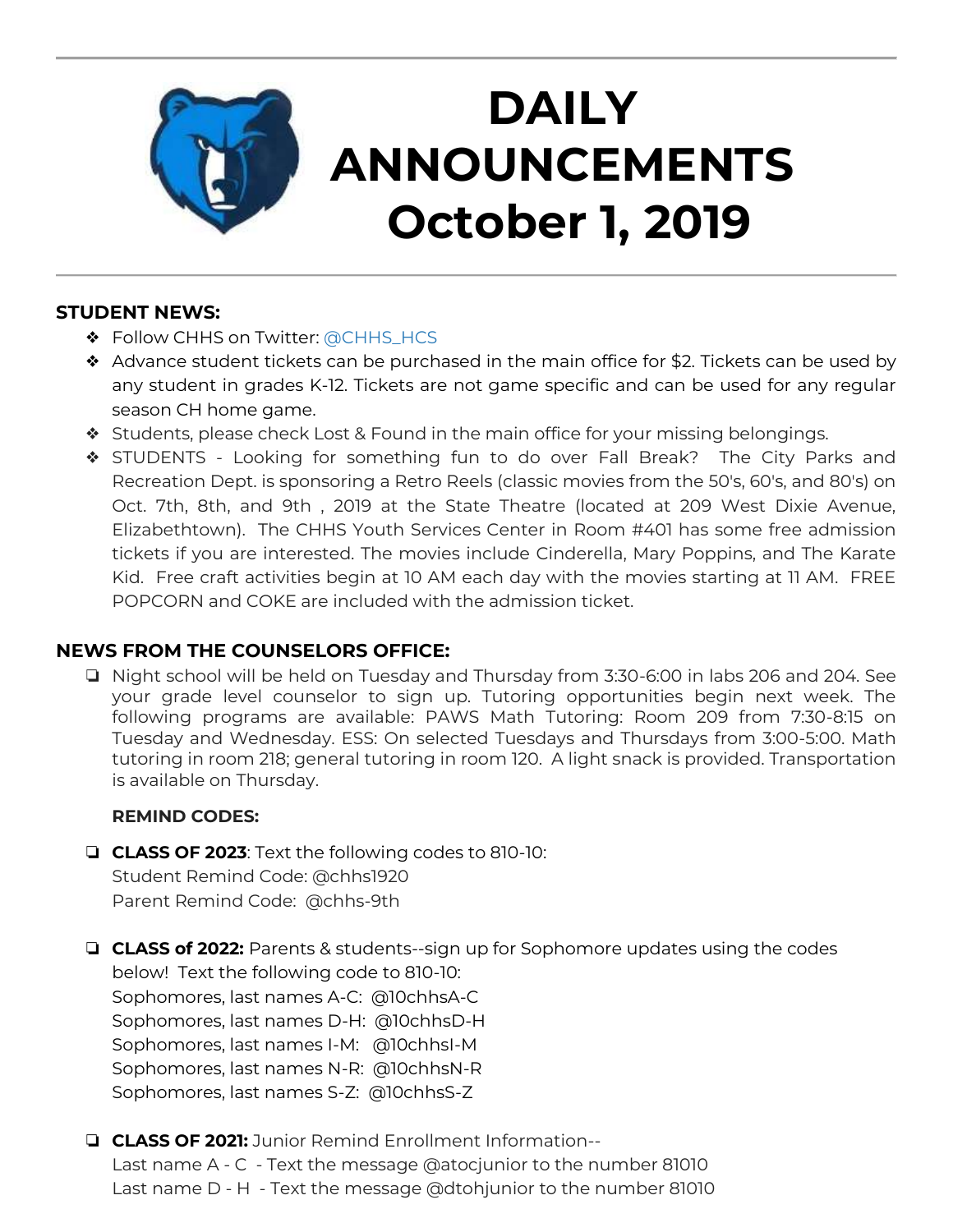

Last Name I - M - Text the message @itomjunior to the number 81010 Last Name N - R - Text the message @ntorjunior to the number 81010 Last Name S - Z - Text the message @stozjunior to the number 81010

❏ **CLASS OF 2020:** Students can only join ONE student account for these. Parents can join only ONE parent account. **Student Accounts:** Senior Class Information--Text @chhssrinfo to 81010; Senior College Information--Text @srcollege to 81010 (includes Senior Class Information); Early College Seniors-- Text @cdk632 to 81010 (Includes Sr Class and Sr College) **Parent Accounts:** Senior Class Parent Information--Text @3g94ke to 81010; Senior Parent College Information--Text @kfgd72 to 81010 (includes Senior Class Information); Early College Seniors--Text @cdk632 to 81010 (Includes Sr Class and Sr College)

### **UPCOMING EVENTS:**

- October 3: Underclass picture retakes
- October 7-11: No School/Fall Break
- October 14: No school for students. PLD for faculty & staff
- November 4: FDEA--No School
- November 5: Election Day--No School
- November 19: Blood Drive
- November 27-29: Thanksgiving Break--No School

### **CLUB NEWS:**

- → Game Club members meet every Monday after school until 5:30 with Mr. Menendez in room 129.
- → Central Hardin is celebrating National German week from September 30 October 4..
- ➔ Drama Club, with members of CHHS faculty, will perform *The Laramie Project* at the PAC Friday 10/18 at 7pm and Saturday 10/19 at 2pm, \$5 general admission. Faculty and staff are free, but please purchase tickets for friends and family you bring with you. Juniors interested in the school day matinee trip, see Ms. Sherrard.

#### **SPORTS NEWS:**

- ★ Follow us on Twitter for sports action! **[@](https://twitter.com/chhsbruinathl)**[chhsbruinathl](https://twitter.com/chhsbruinathl)
- ★ Attention all Dance Team members: Practice is Monday and Tuesday of each week from 3:30-5:30 in room 133. Be there!